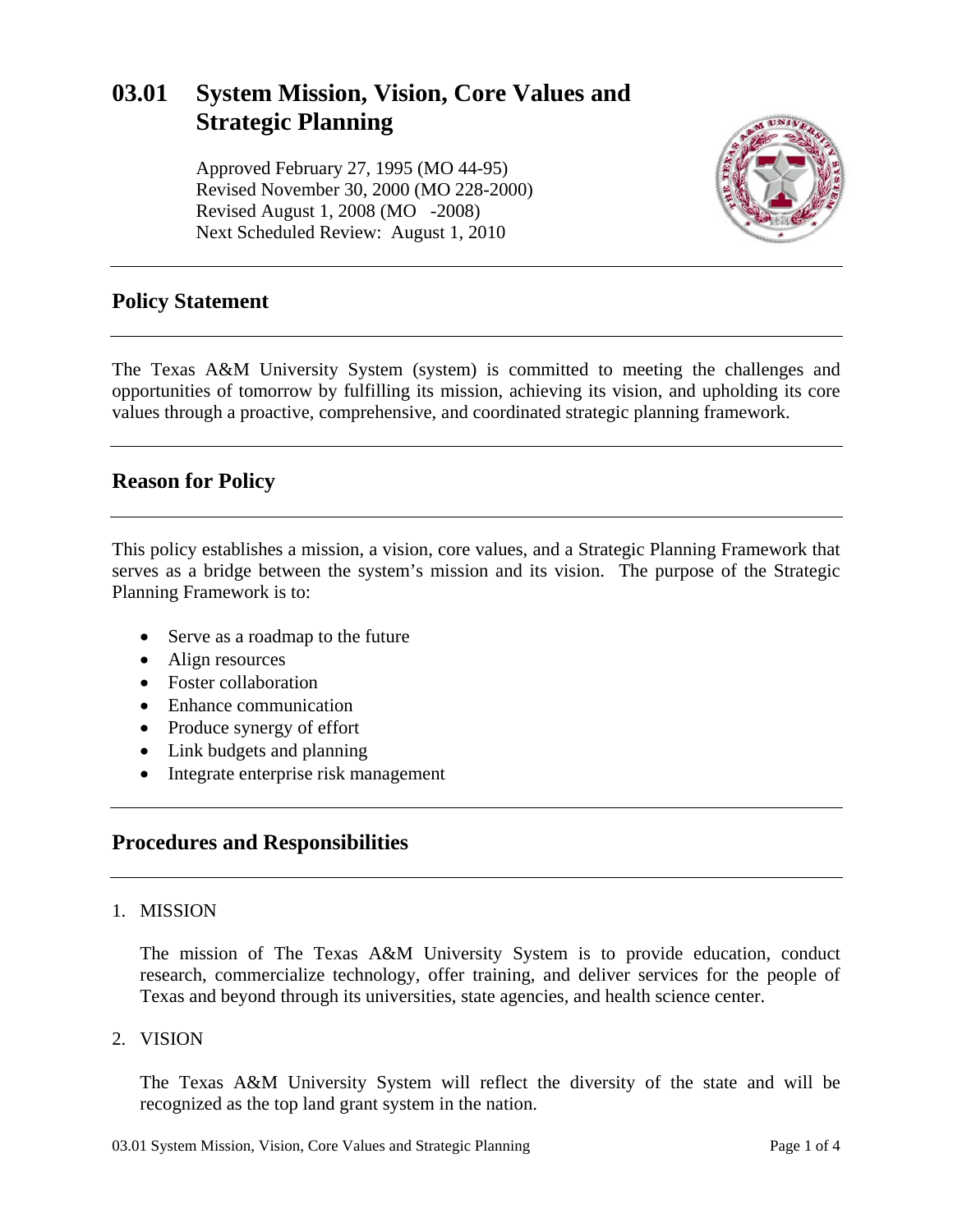#### 3. CORE VALUES

The Texas A&M University System will be pre-eminent among higher education systems in America for its:

- 3.1 Core programs leading to mastery of critical thinking, verbal and written communication skills, computational competence, leadership development, and the ability to work collaboratively so that graduates may become productive and engaged citizens in their communities, states, the nation, and the world;
- 3.2 Commitment to educational opportunity and educational excellence that are foundations for a free society and its economy, the creation of knowledge that moves civilization forward, and for individual growth and fulfillment;
- 3.3 Faculty and staff whose superb communication, teaching, and research skills are continuously enriched with new instructional technologies and curricular innovations that enhance student learning, whose scholarly work demonstrates the highest intellectual standards, whose concern for students is evident, and whose entrepreneurial spirit leads them to seek new frontiers of knowledge, commercialization of technology, and opportunities for their students;
- 3.4 Learner-centered communities that stimulate intellectual attainment and development of the moral and ethical foundations that support a democratic society;
- 3.5 Focus on distinctive competencies that distinguish each member of the system within Texas and as viewed from a national and world perspective. Fostering of collaboration and interconnectivity among system members that contribute to the vitality and well-being of the members individually and to the system collectively so that the system is greater than the sum of its parts;
- 3.6 Partnerships with business, industry, government agencies, public education, and nonprofit groups that keep the system aware of changing economic, political, social, and cultural environments to ensure that its employees and graduates are prepared to support and serve the people of Texas;
- 3.7 Global role in higher education, research, and service with an international perspective this brings to its students;
- 3.8 Dedication to service and outreach that arises from the land-grant tradition upon which Texas A&M University was founded and that lives on in each of the universities, agencies and the health science center (HSC) of the system;
- 3.9 Commitment to outreach and development activities that nurture the relationship between our organizations and the communities/regions of Texas; and
- 3.10 High moral and ethical standards and conduct, which all employees and appointees support and model for our students and for all whom we serve.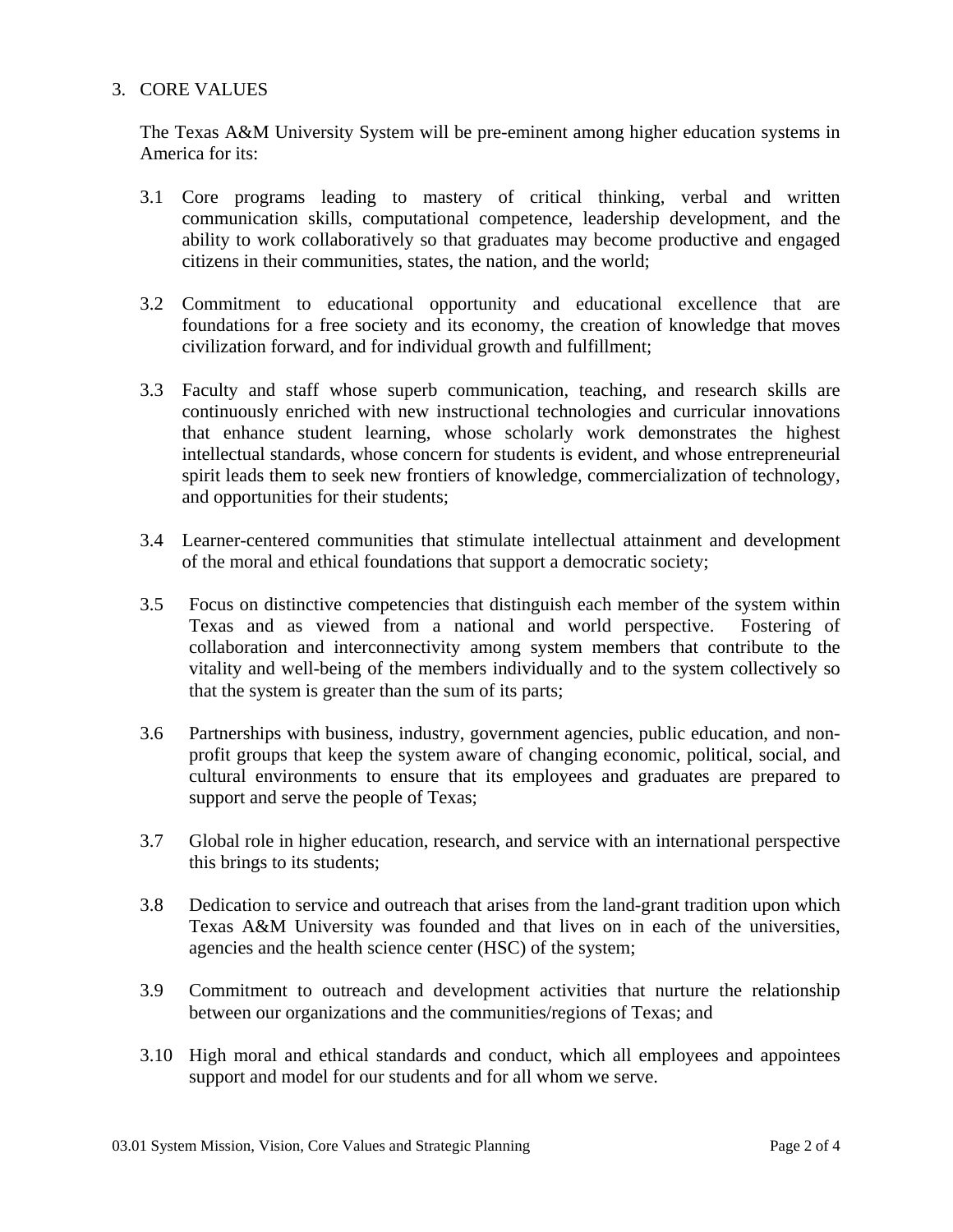#### 4. STRATEGIC PLANNING FRAMEWORK

The Strategic Planning Framework includes, but is not limited to, the following elements:

- 4.1 System Strategic Plan: The System Strategic Plan is the umbrella document that guides and aligns all planning for the system. It is certified by the Board of Regents (board). The chancellor will report annually to the board on the progress made in achieving the goals of the System Strategic Plan.
- 4.2 System Member Strategic Plans: Each system member will have a System Member Strategic Plan that aligns with the System Strategic Plan and recognizes and supports any unique strategic goals of the system member.
- 4.3 System Member Compacts: Each system member will have a System Member Compact – a written contract with the chancellor that covers the most critical priorities over the next two years – that provides short-term, detailed planning and aligns with the System Member's Strategic Plan.
- 4.4 System Offices Strategic Plan: The System Offices Strategic Plan aligns with the System Strategic Plan and recognizes and supports any unique strategic goals of the System Offices.
- 4.5 Enterprise Risk Management: Enterprise Risk Management assesses and defines actions to be taken by the system members, the System Offices, and/or the system to identify, monitor, and mitigate risks that threaten the achievement of strategic plan goals, compact objectives, and/or continuing operational programs.

#### 5. RESPONSIBILITIES

- 5.1 The chancellor is responsible for the implementation of this policy and will establish strategic planning processes, procedures, requirements, and standardized terminology to achieve a coordinated, aligned, accountable, and sustainable Strategic Planning Framework. The chancellor will ensure that each element of the Strategic Planning Framework is aligned with the programmatic budget process. The chancellor will approve each strategic planning element defined above.
- 5.2 System member chief executive officers (CEOs) are responsible for implementation and monitoring of all strategic planning elements for their university, agency, or HSC. CEOs will submit their Strategic Plan and Compact to the chancellor for approval before they are finalized and published.
- 5.3 The System Office of Planning, Policy and Training will, under the direction of the deputy chancellor, provide leadership, oversight, guidance, and assistance in all aspects of the Strategic Planning Framework.